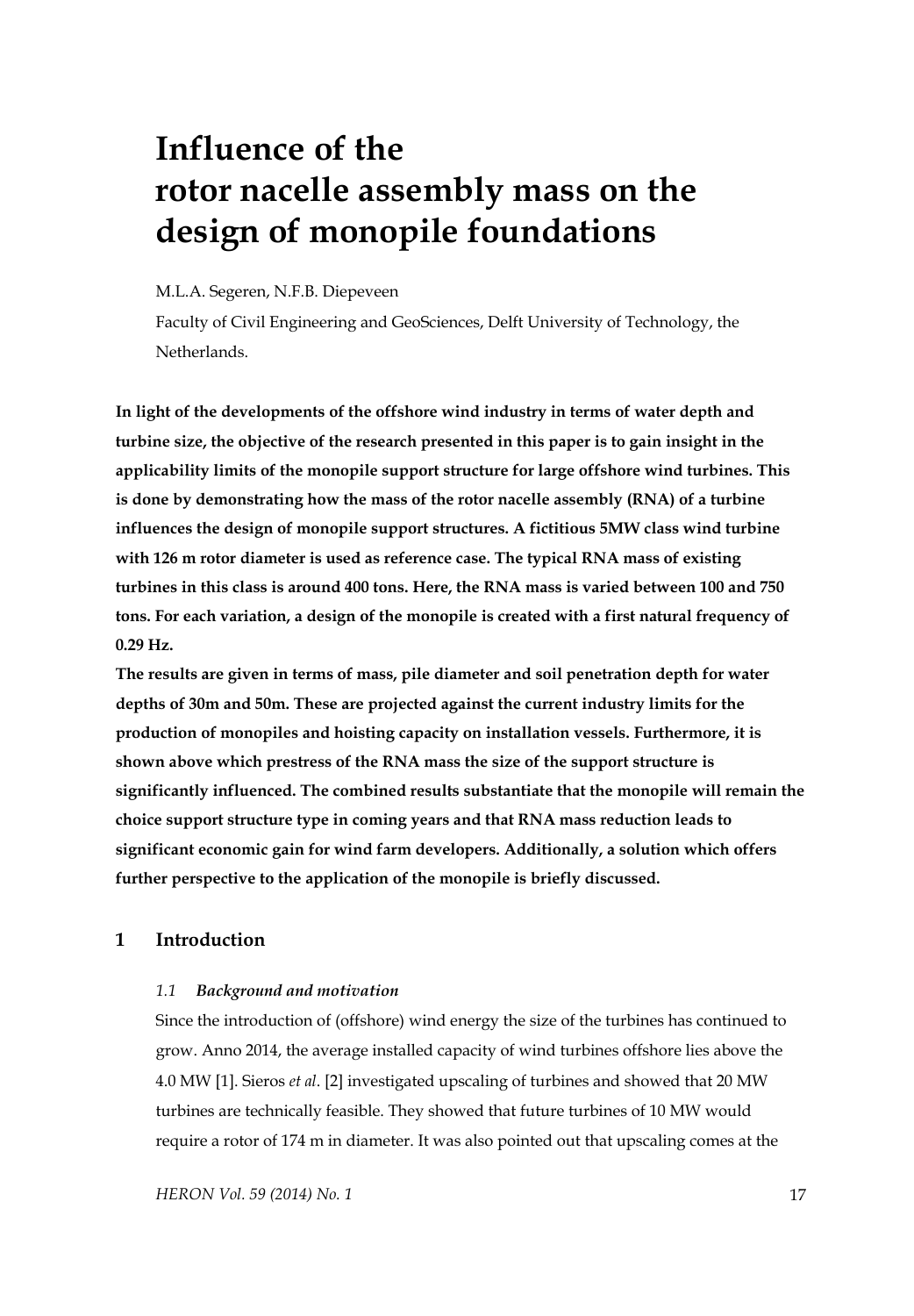price of unfavorable mass increase of the rotor nacelle assembly (RNA). The exponential growth of the RNA mass with respect to the rotor diameter size of existing turbine designs is illustrated by figure 1a. The trend line shows that upscaling a rotor to 150 m in diameter can result in a RNA mass around 750 tons.

Next to the increase in size and mass of the wind turbines, offshore wind farms are placed further offshore and in deeper waters [1]. At the end of 2013 over 75% of all turbines offshore were supported by a monopile support structure [1]. The simplicity of the monopile design made it a preferable support structure option. However, the turbine size and water depth developments will at a certain point limit this preference. These developments lead to monopiles that are longer, have larger diameters and are heavier. Figure 1b depicts the water depth records of the monopile (MP) over time. The most recent data point represents the monopile foundation of the Greater Gabberd offshore wind farm [3]. The trend line illustrates that in the future the monopile might be used in even deeper waters. The question remains where the limit lies of the applicability of the monopile foundation.

Schaumann and Böker [5] and de Vries and Krolis [6] investigated the influence of increasing water depths on the mass of support structures. Both studies demonstrate that deeper water results in a monopile that is longer, has a larger diameter and has a strong increase of mass. However, both papers do not state a limit for its applicability. Seidel [7]



*Figure 1a. Developments of turbines and monopiles over years. RNA trend as function of the rotor diameter [4]*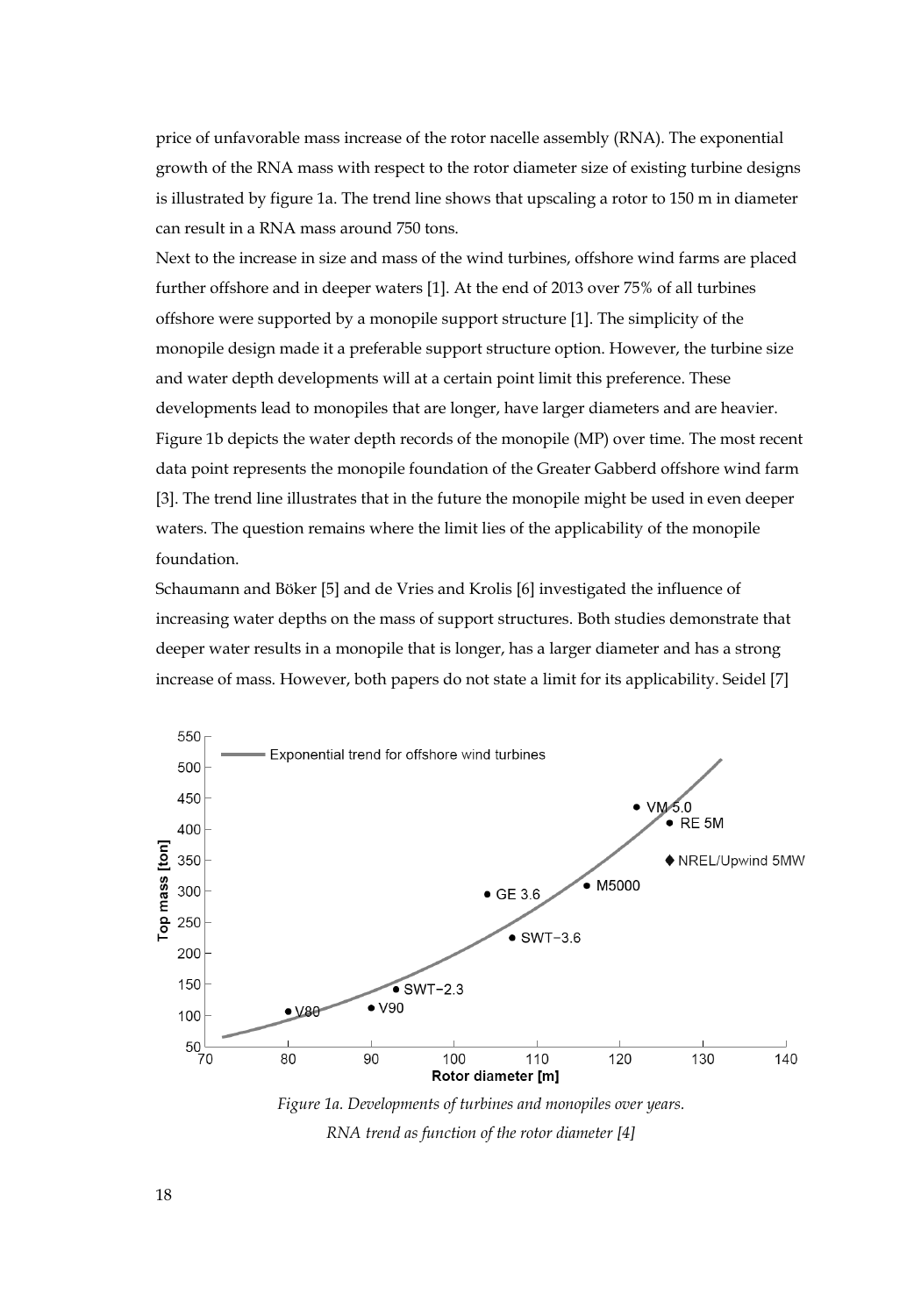

*Water depth record of applied monopiles* 

states that monopiles can be used for turbines larger than 5 WM and up to 40m water depth, provided that the soil is sufficiently stiff.

Taking the current status of the industry into account, some limits of the applicability of the monopile can be established. The largest pile diameter that is installed up to date is the one at the Baltic II wind farm, measuring 6.5 m [8]. The SIF group, one of the main manufacturers of monopiles in Europe, recently announced that it can produce monopiles with diameters of 9m (series) and 12m (one-offs) [9, 10]. Hence, in terms of production the monopile diameter can exceed current records.

Next to the manufacturing limit, the current installation limit focuses on the lifting capacities of the industry. A limit on the lift capacity of offshore wind vessels is not easy to determine, as the largest installation vessels, like the Thialf of Heerema with a crane hoisting capacity of 14200 tons [11], can easily install the current monopiles. However, the downside of using such vessels that were built to lift heavy offshore oil platforms is the price of the vessel. Therefore, this vessel has only been used once for the installation of a wind demonstration project. To determine a lifting limit of offshore wind installation vessels, the crane hoisting capacities of purpose built vessels is considered. Using the vessel data of the 4c-offshore website [12], a lifting limit of the purpose built vessels for offshore wind installation can be set around 1000 tons. An example of such a vessel is the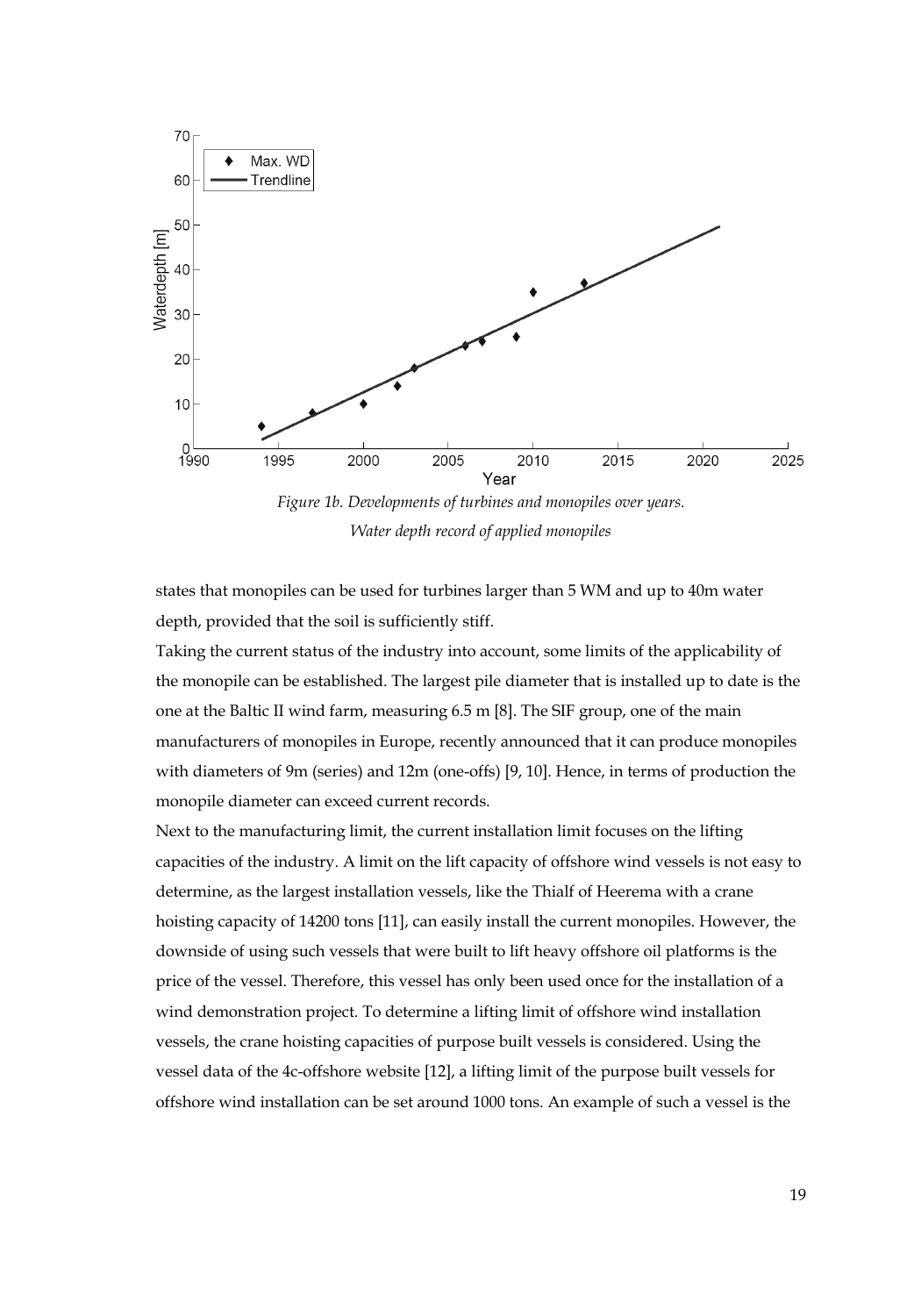new built Aeolus of marine contractor Van Oord with a crane hoisting capacity of 900 tons [13, 14].

#### *1.2 Objective*

This paper demonstrates how the RNA mass of a reference turbine influences the design of monopile support structures. The results are used to consider the applicability of the monopile in future wind farms that are placed in deeper water and with heavier turbines. Furthermore, this study provides turbine developers with insight on the potential to reduce the required amount of support structure steel as a result of the RNA mass reduction for a 5 MW turbine. Additionally, the results support the selection of the support structure type in early design stages of future wind farms for similar turbines.

#### *1.3 Approach*

The NREL 5.0MW turbine, the corresponding turbine tower and the environmental conditions of the Ijmuiden shallow water depth site of the UPWIND project are used in this study [15]. The turbine mass is varied from 100-750 tons in steps of 50 tons. For each of the RNA masses a finite element (FE) model of the monopile, transition piece (TP) and turbine is made in Ansys. This FE model consists out of pipe elements for the monopile, transition piece and turbine tower. De Vries and Krolis [6] concluded that buckling checks for ULS conditions are fulfilled with a diameter *D* over wall thickness *t* ratio of 80 at locations around the mudline of the monopile designs. In this paper a fixed *D*/*t* ratio of 75 is used for the design of the monopile and transition piece. This is done to account for the effect of fatigue on the required wall thickness. The effect of this choice is also be investigated in this paper. The RNA of the turbine is taken into account as a lumped mass on top of the turbine tower. The overlap between the monopile and the transition piece is taken into account as one cylinder with a wall thickness equal to the sum of the thicknesses of both cylinders. The soil is taken into account as discrete soil springs equal to Zaaijer [16] representation of discrete soil springs. These springs are determined with the method presented in the API standard [17]. For the natural frequency calculation in this analysis the stiffnesses of the non-linear soil springs are linearized around the unloaded situation.

Each of the resulting monopile designs is checked on the requirements on strength for the ultimate limit state (ULS) load case and natural frequency. The monopile designs are made for 30 and 50m of water depth for two reasons. Firstly, this is done to show the influence of the water depth on the resulting weight of the monopiles as function of the turbine RNA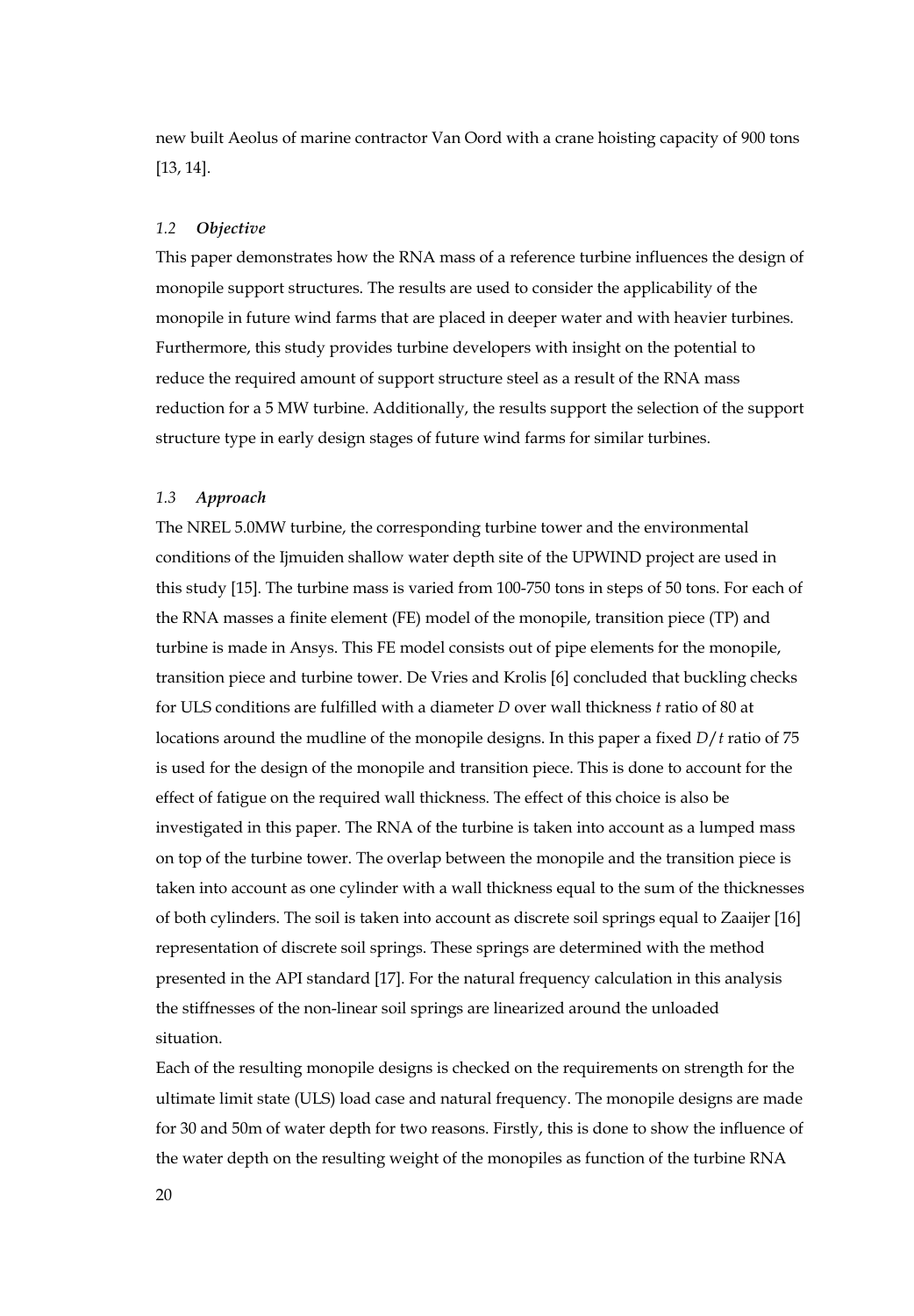mass. Secondly, a water depth of 30m is comparable to current activities and 50m water depth is the maximum in the Dutch sector of the North Sea. Fatigue calculations and optimization of the monopile design are not performed within this analysis. In figure 2 a flow diagram of the used approach is given.



*Figure 2. Approach of the analysis*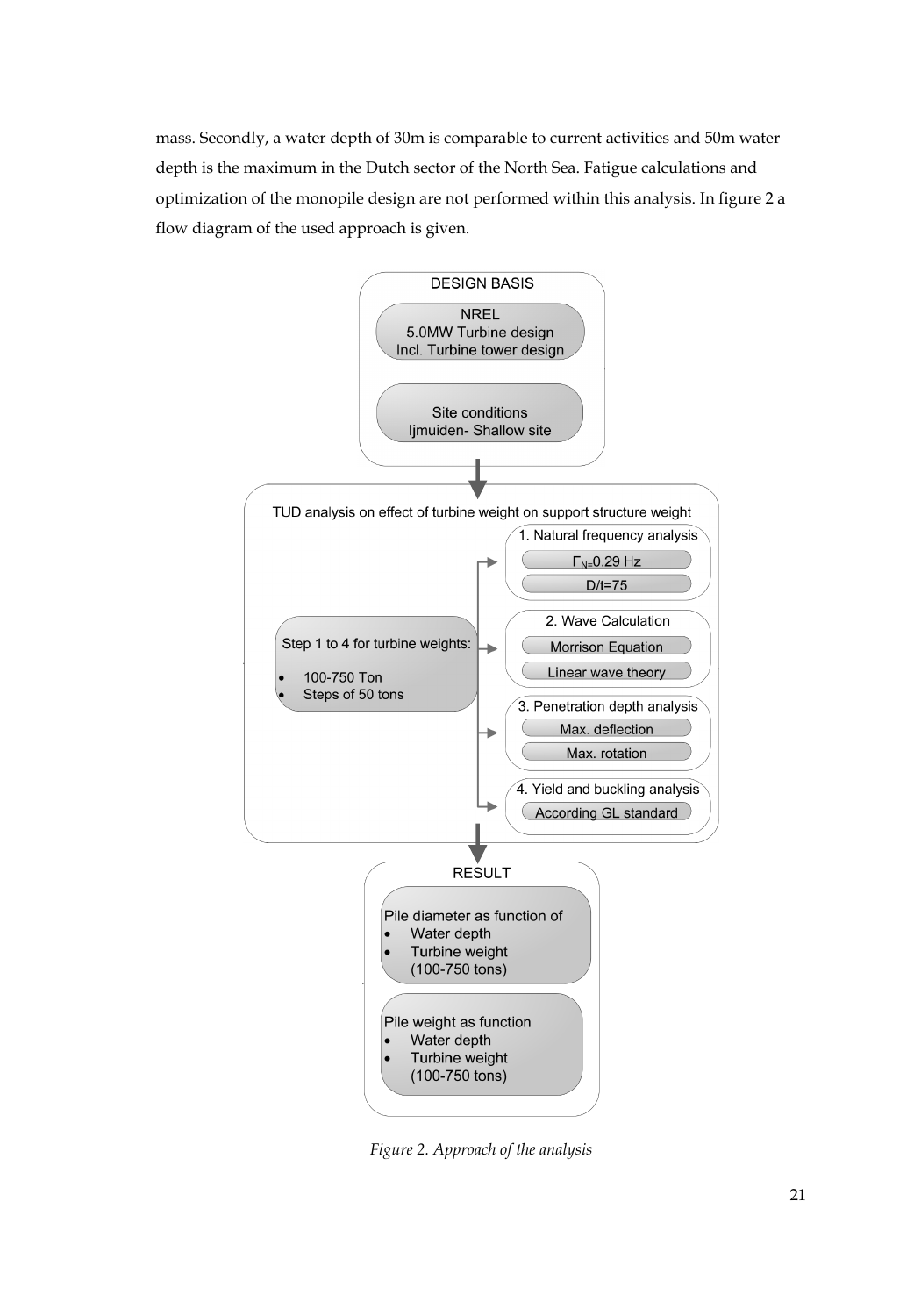# **2 Definition of the case study**

#### *2.1 Reference turbine design parameters*

In this analysis the design basis of the UPWIND project [15] is used. The environmental conditions and turbine details are kept constant with the exception of the water depth and RNA mass. Table 1 gives these parameters and the bottom and top diameter of the turbine tower of NREL 5.0MW turbine. The mass of the flanges are taken into account as lumped masses. In figure 3 an overview of the base cases is given for the 30m and 50m water depth case, respectively.

| Parameter                         | Value         | Unit |
|-----------------------------------|---------------|------|
| Rotor diameter                    | 126           | m    |
| Operational rotor speed           | $6.9 - 12.1$  | rpm  |
| Allowable $f_1$ range             | $0.22 - 0.31$ | Hz.  |
| Turbine tower bottom/top diameter | 5.6/4         | m    |

*Table 1. Turbine design parameters of the case study [15]* 



 *Figure 3. Overview of the base cases of 30m and 50m water depth*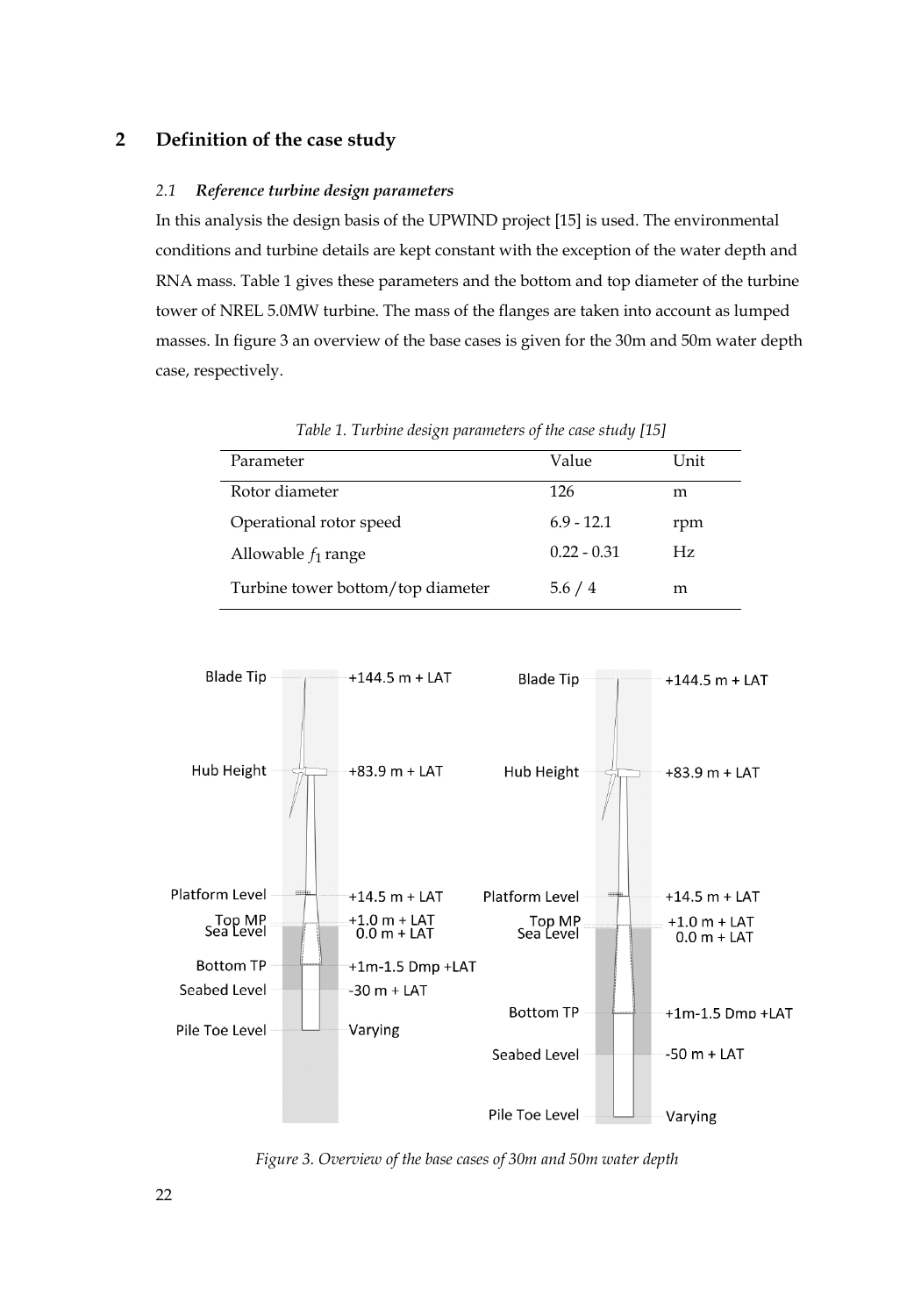# *2.2 Input for the ultimate limit state load case*

The ultimate limit state (ULS) load case is load combination number 3 of the basic load cases (table F1) in the DNV design standard [18], repeated here in table 2. Wave loads are calculated with the Morison equation using the linear airy wave theory and Wheeler stretching. The wave conditions, coming from the Upwind design basis, are repeated in table 3 for convenience. Other design parameters that are given in table 3 are taken from [19] and the table gives the loads of the NREL turbine for the DLC 1.3 of the IEC standard [20].

| Wind    | Waves    | Current | Ice                      | Water level |
|---------|----------|---------|--------------------------|-------------|
| 5 years | 50 years | 5 years | $\overline{\phantom{a}}$ | 50 years    |

*Table 2. ULS wave load combination and return period* 

# *2.3 Monopile support structure design procedure*

A MP design is made for each variation of the RNA mass for 30m and 50m water depth using the design procedure as shown in figure 4. This design procedure is similar to the procedure that is used by de Vries and Krolis [6]. With the fixed *D*/*t* ratio, the diameter of the monopile is varied until the desired natural frequency is obtained. In this process the top diameter of the transition piece is equal to the turbine tower bottom diameter. The

| Parameter                                         | Value              | Unit |
|---------------------------------------------------|--------------------|------|
| Turbine overturning moment (DLC 1.3) at interface | 84230              | kNm  |
| Turbine lateral force (DLC 1.3) at interface      | 1400               | Nm   |
| $H_{\text{max}}$                                  | 15.01              | m    |
| $T(H_{\rm max})$                                  | 10.06              | S    |
| $U_{\text{current},50y}$                          | 1.2                | m/s  |
| Marine growth (MSL -2m to $(-WD+10)m$ )           | 100                | mm   |
| Soil profile                                      | hard/stiff profile |      |
| Steel type MP                                     | 355                | MPa  |
| Material factor                                   | 1.1                |      |

*Table 3. Design parameters [15]*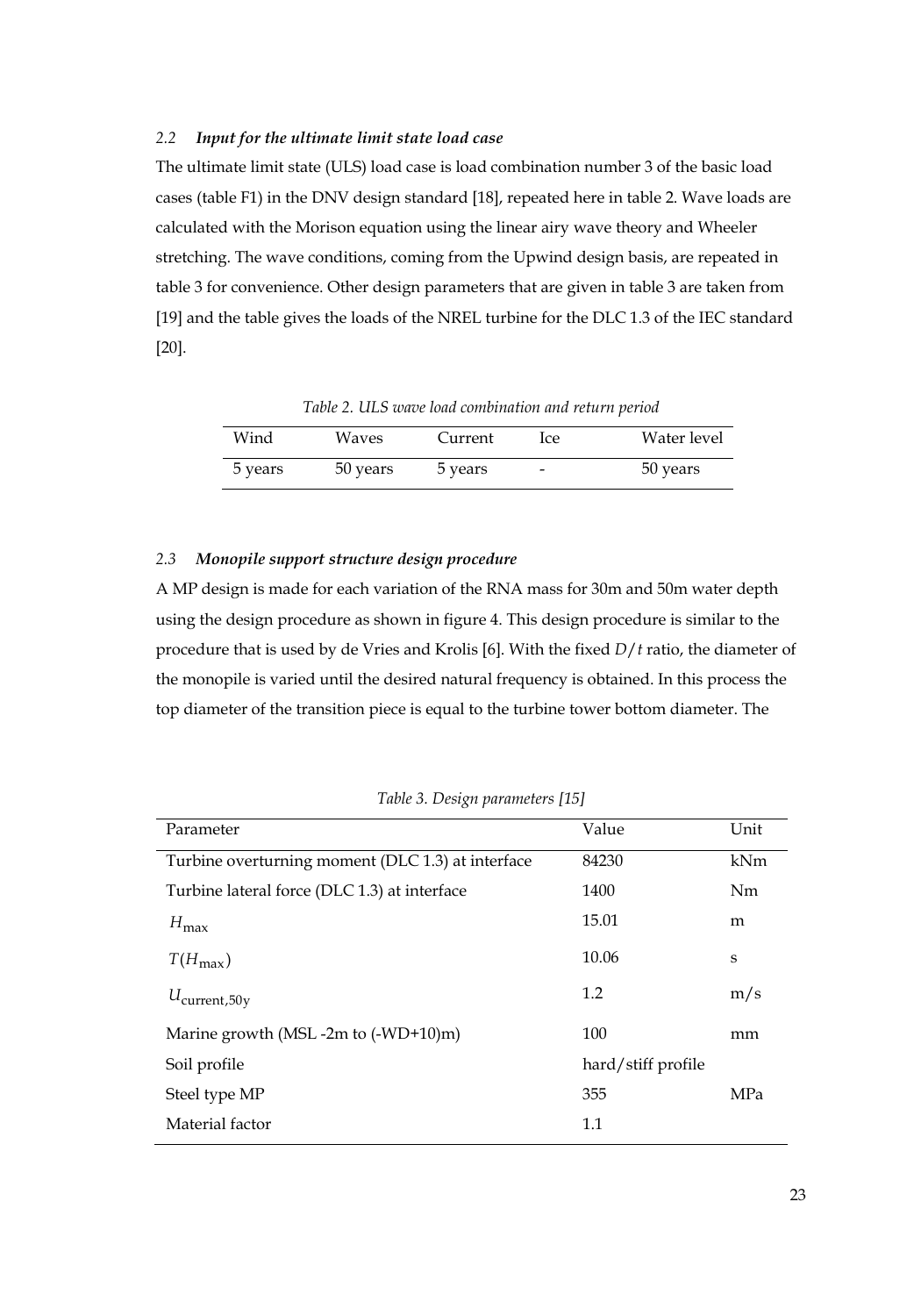bottom diameter of the transition piece is determined by the monopile diameter and a fixed grout thickness of 50mm. The transition piece is a conical cylinder with an overlap with the monopile from  $+1m$  LAT to  $-1.5$   $D_{MP}$  + 0.5m LAT. Once the preliminary dimensions are obtained the extreme loads are calculated. Combinations of the extreme wave height, current and wind loads are used for the lateral stability and strength checks. If one of the check is not satisfied the dimensions are increased. Each of the resulting designs fulfils the following requirements:

- 1st natural frequency =  $0.29$  Hz  $\pm$  1%
- Unity check of buckling and yield check  $\leq 0.9$  for the ULS case
- Deflections of the pile under ULS are within the requirements :

Maximum deflection at mudline  $\leq 3 D_{MP} / 100$  m

Maximum deflection at pile toe  $\leq 0.02$  m

Maximum influence of the penetration depth on natural frequency -0.1%



 *Figure 4. Approach of the monopile design*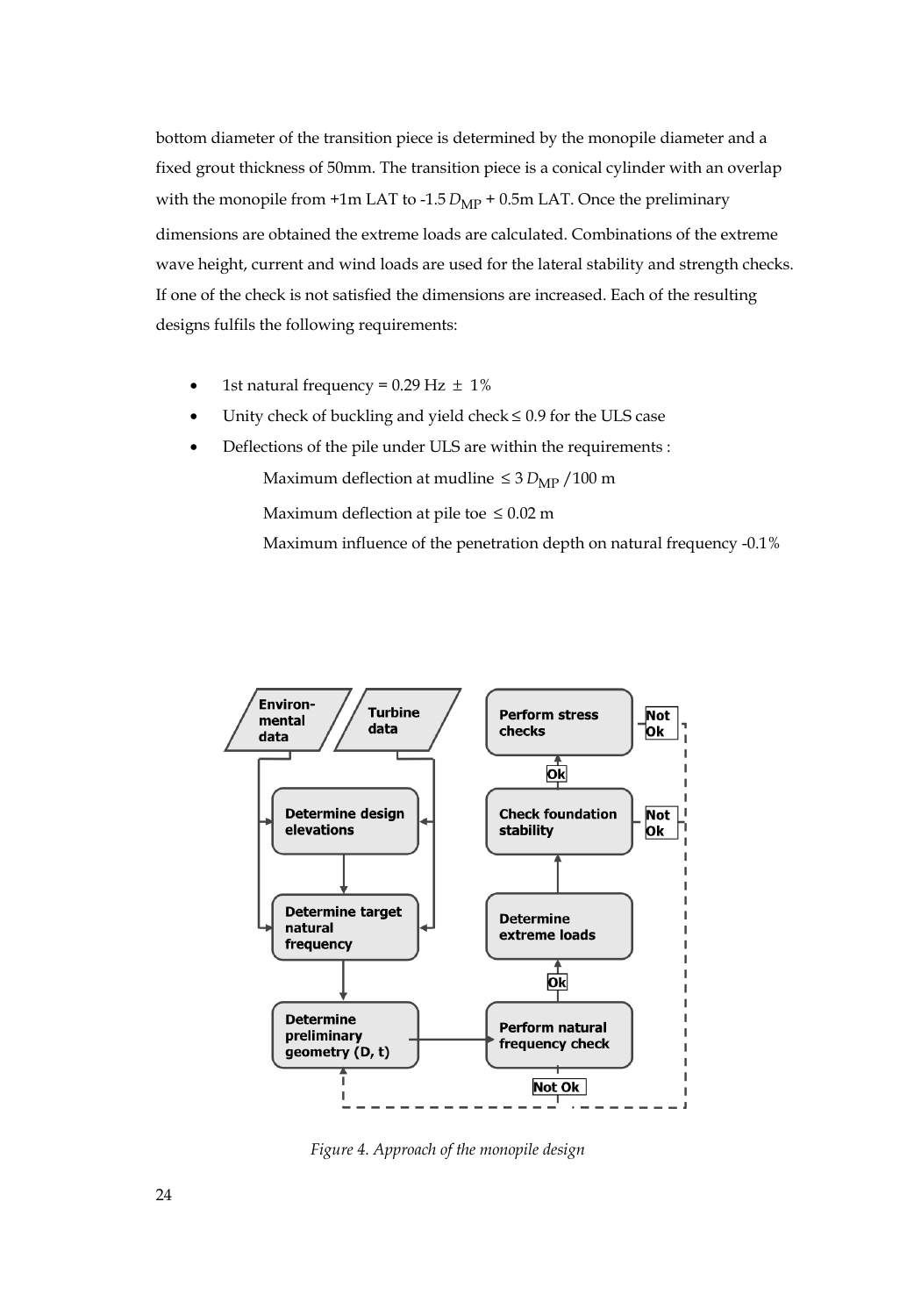#### **3 Results**

## *3.1 Results after natural frequency check*

Figure 5 gives the results of the resulting diameter of the support structure for the 30m and 50m case and the variation of the RNA weight after the natural frequency check with a *D*/*t* of 75. The figure shows that for the RNA masses between 100 tons and 500 tons the relation between the RNA mass and diameter mass is linear but above the 500 tons the diameter increases exponentially. The same figure plots the fabrication limits of pile diameters of SIF group and the diameter of monopile of the Baltic II. On basis of the manufacturing limit of SIF for serial production, the figure shows that the manufacturing limit of a monopile is reached for RNA masses around 500 and 600 tons in 50m and 30m of water depth, respectively. If the maximum diameter that can be manufactured by SIF is considered, the monopile support structure can still be applied for a turbine with a rotor diameter of 126m and RNA masses up to 650 tons for both 30m and 50m of water depth.

The influence of the *D*/*t* ratio on the results is checked using the same design procedure as given in figure 4 except that a *D*/*t* ratio of 100 is used. Figure 6 gives the results of a *D*/*t* = 75 and *D*/*t* = 100. It shows that the diameter increases for a reduced wall thickness ratio. The spread in diameter also increases with larger RNA masses of the turbine.



*Figure 5. Resulting diameter after the natural frequency check for D/t = 75*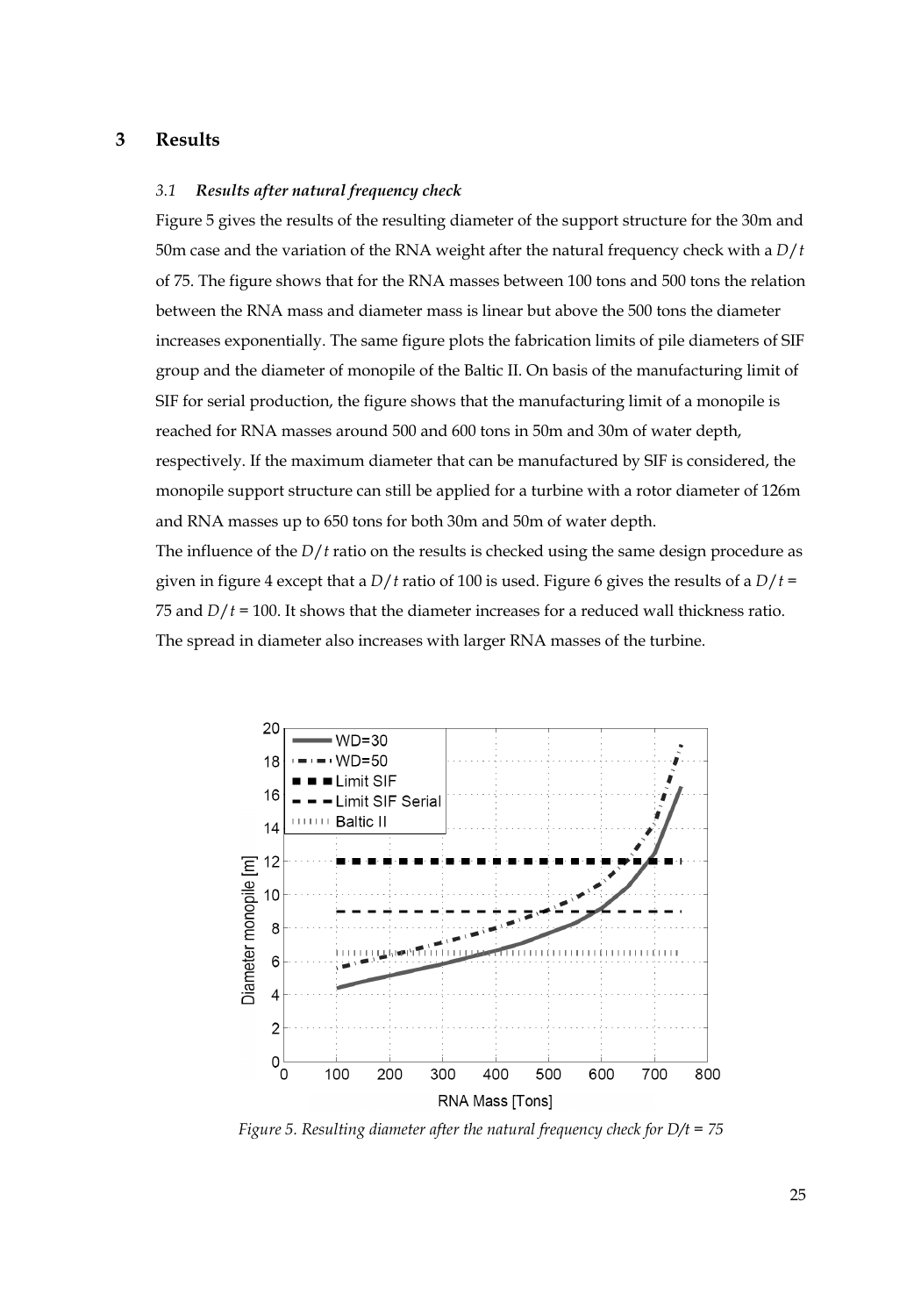

*Figure 6. Resulting diameter after the natural frequency check for WD = 30m* 

## *3.2 Wave load, penetration depth and strength check results*

In figure 7 the total lateral wave force and moment at mudline, *F* and *M* respectively, are given as function of the RNA mass of the turbine. The wave force increases significantly with increasing RNA masses. Figures 7a and 7b have a similar trend lines as figure 5. The



*Figure 7a. Wave loads development for designs in 30 and 50m water depth for D/t = 75. Lateral force as function of the RNA mass of the turbine*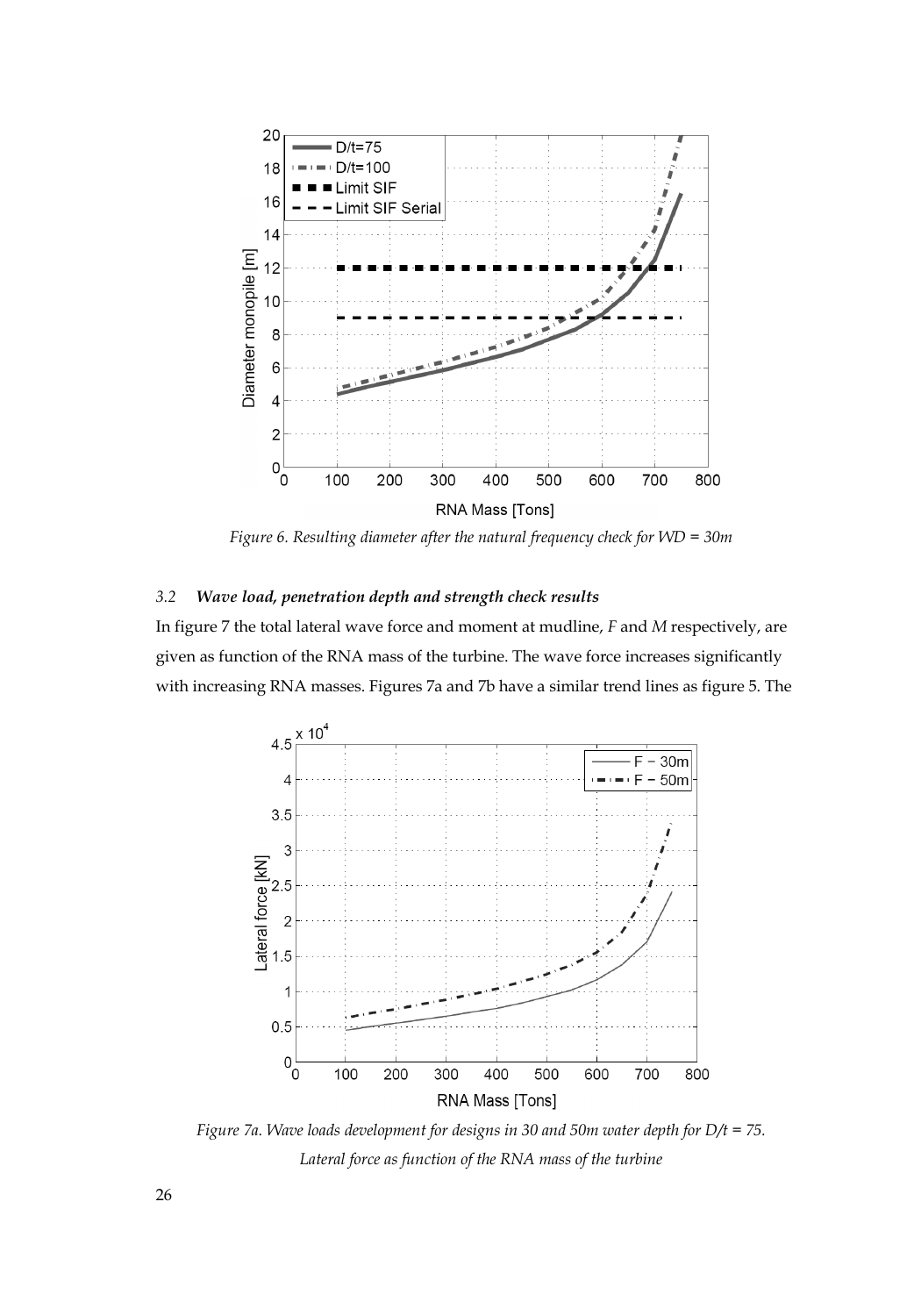

*Figure 7b. Wave loads development for designs in 30 and 50m water depth for D/t = 75. Overturning moment as function of the RNA mass of the turbine* 

same resulting wave loads as function of the pile diameter instead of RNA mass show a linear relation. This shows that heavy turbines cause larger wave loads as an effect of the necessity of larger diameter foundation piles to keep the natural frequency constant. The influence of the *D*/*t* ratio on the wave loads is limited and an increase in diameter as a result of a higher *D*/*t* ratio leads to a small increase in wave loads for an equal target natural frequency and turbine weights.

In order to calculate the correct penetration depths, the piles are subjected to the combined wind and waves loads at mudline location. The pile penetration depth is subsequently decreased with steps of 1m until it either starts influencing the natural frequency or meets one of the requirements presented in section 2.3. Figure 8 gives the resulting penetration depths as function of the RNA mass of the turbine. It illustrates that the penetration depth is increasing almost linear with the increase of the RNA mass. It should be noted that all penetration depths were limited by the natural frequency influence, which is attributed to the effect of the stiff soil profile.

Figures 9 to 11 give the result of the yield (stress reserve factor) and global buckling checks for water depths of 30m and 50m as function of RNA mass and diameter, respectively. Only the design for 100 and 150 ton RNA mass and in 30m water depth do not meet the set buckling limit for a *D*/*t* ratio of 75. The figure also shows that the yield limits are not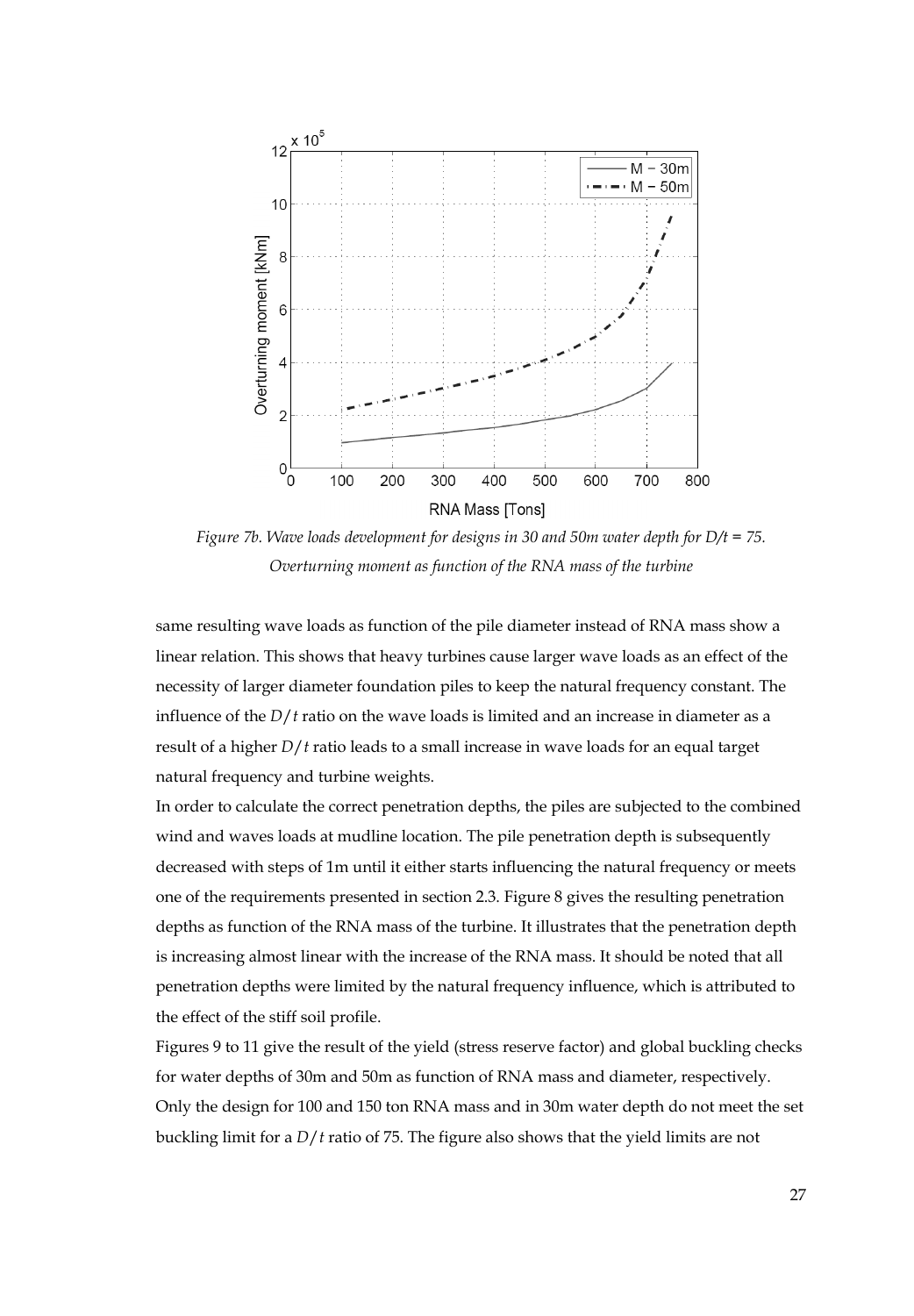

*Figure 8. Penetration depth as function of the turbine RNA mass and water depth for D/t = 75* 



*Figure 9. Yield check for designs in 30 and 50m water depth for D/t = 75* 

reached for these designs. Furthermore, the figures illustrate that with increasing mass of the RNA the checks are fulfilled with big reserves, which is an effect of the increasing diameter and moment of inertia. Increasing the *D*/*t* ratio to 100 for the 30m water depth leads to a slight increase in the global buckling ratios. This implies that the use of thinner walled piles require larger diameters to fulfil the natural frequency requirements. For these cases the larger diameter resulted in larger wave loads and buckling ratios.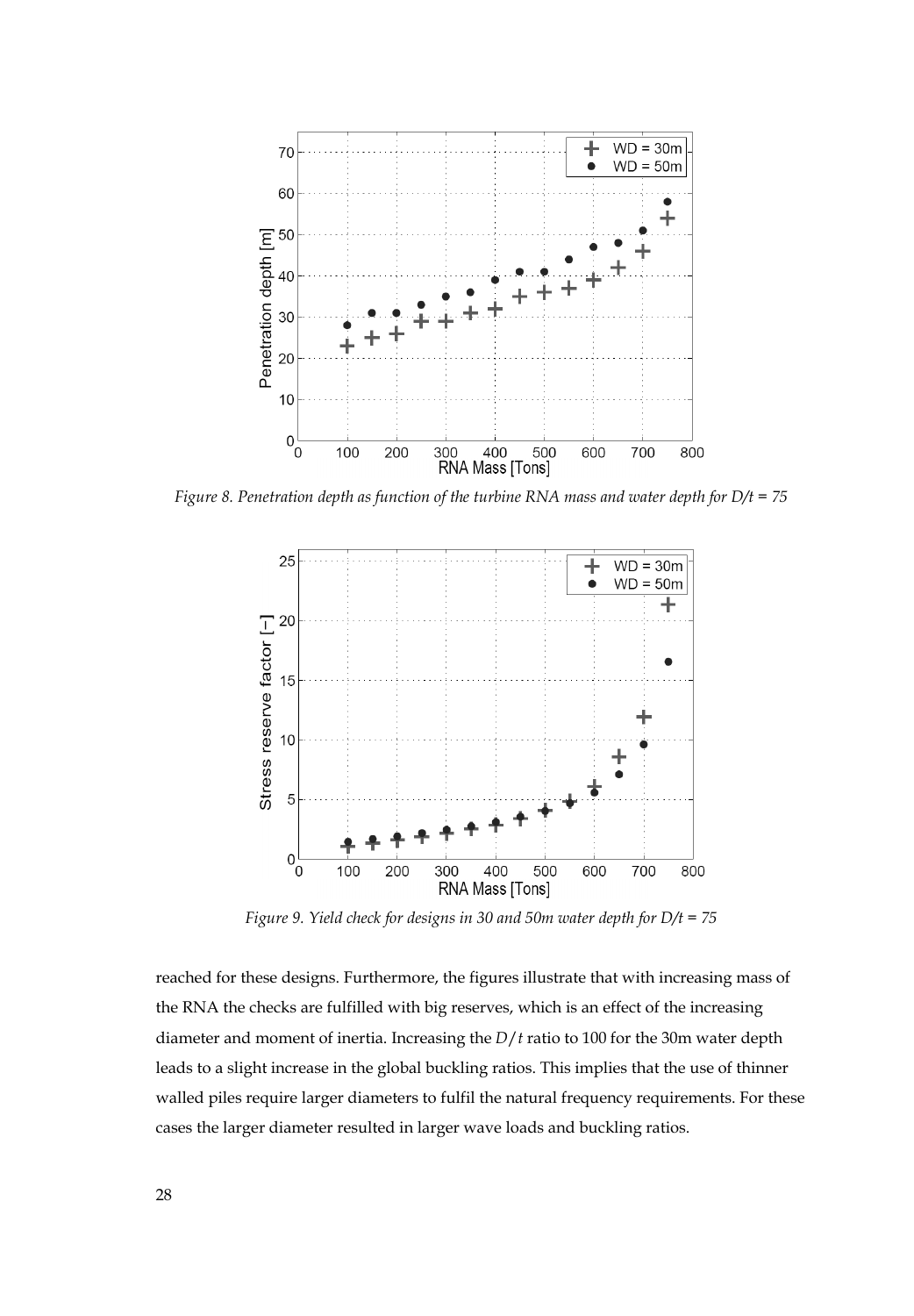#### *3.3 Mass comparison after the design cycle*

For each of the monopile designs the mass of the foundation plus the transition piece is calculated. Figure 12a gives the total mass of the support structure (MP + TP) as function of the RNA mass of the turbine. The increase of the monopile and transition piece shows an exponential development for the increasing mass for both water depths. Figure 12b shows



*Figure 10. Buckling check as function of the RNA mass for 30 and 50m water depth and D/t = 75* 



*Figure 11. Buckling check as function of MP diameter for 30 and 50m water depth and D/t = 75*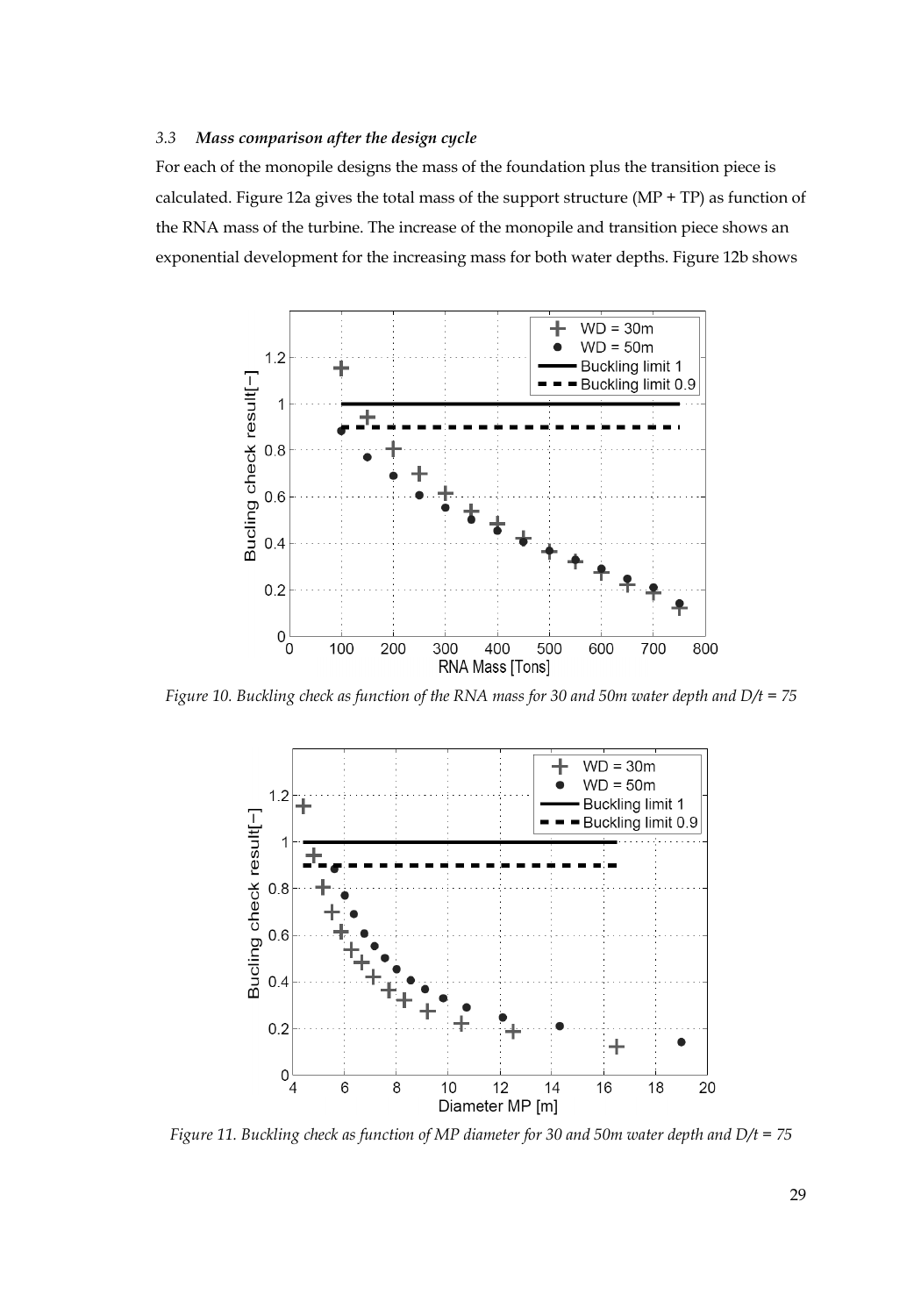the mass of the monopile only and the assumed installation limit of 1000 tons. It shows that for 50m of water depth the mass of the monopile rapidly exceeds the typical hoisting capacity of purpose built wind installation vessels. For 30m of water depth the monopiles exceed the installation limit for corresponding RNA masses of 400 tons.



*Figure 12a. Mass of the support structure as function of the RNA mass of the turbine for D/t = 75.* 

*Total mass MP and TP* 



*Figure 12b. Mass of the support structure as function of the RNA mass of the turbine for D/t = 75. Total mass MP*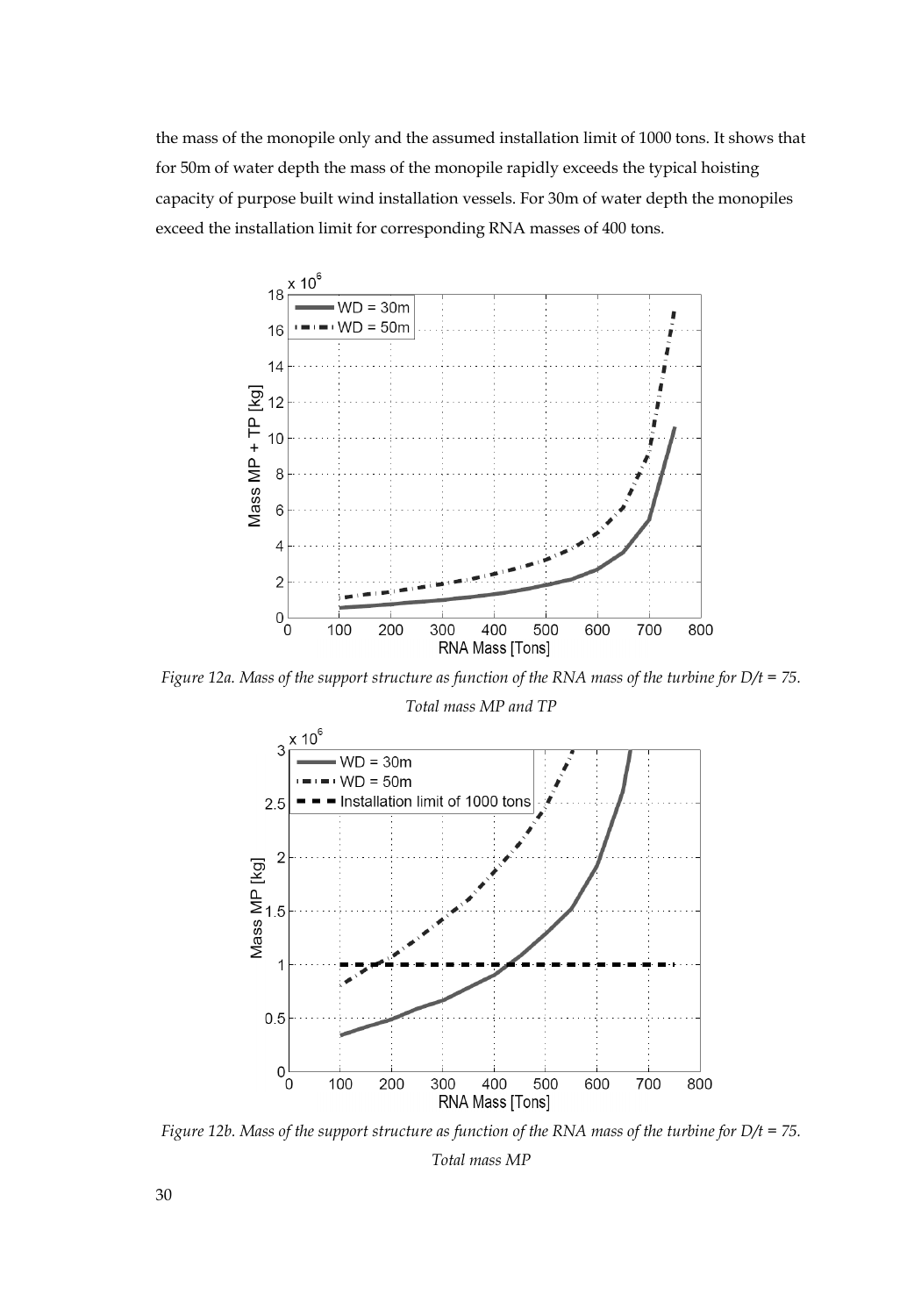## *3.4 Results including the prestress effect on the natural frequency*

The previous sections confirm that with an increasing mass of the RNA, the 1st natural frequency of an offshore wind turbine can only be kept constant with the increase of stiffness/diameter. The gravity that is working on the mass of the RNA also introduces an axial compression on the support structure.

Bokaian [21] demonstrated that axial compression of a clamped-free beam has a lowering effect on the natural frequencies for certain ratios between axial stiffness and axial compression. This effect of axial compression, also known as prestress, is taken into account for a natural frequency analysis similar to the one described in section 3.1. Figures 13a and 13b illustrate the effect of prestress on the resulting designs by comparing it with the results without prestress. The effect of the prestress on the diameter and mass of the monopile are small up to an RNA mass of 500 tons. Above RNA masses of 500 tons the prestress produces an increase of pile diameter in order to keep the natural frequency constant. Prestress thus has a marginal effect on the design of monopiles for turbines with RNA masses below 500 tons. For an RNA mass above 500 tons the prestress can no longer be neglected. For example, an RNA mass of 700 tons requires an increase in diameter and mass of the monopile of 25% and 50% respectively as a result of prestress.



*Figure 13a. Effect of the prestress on the diameter and mass of the support structure as function of the RNA mass of the turbine. Diameter MP with and without prestress*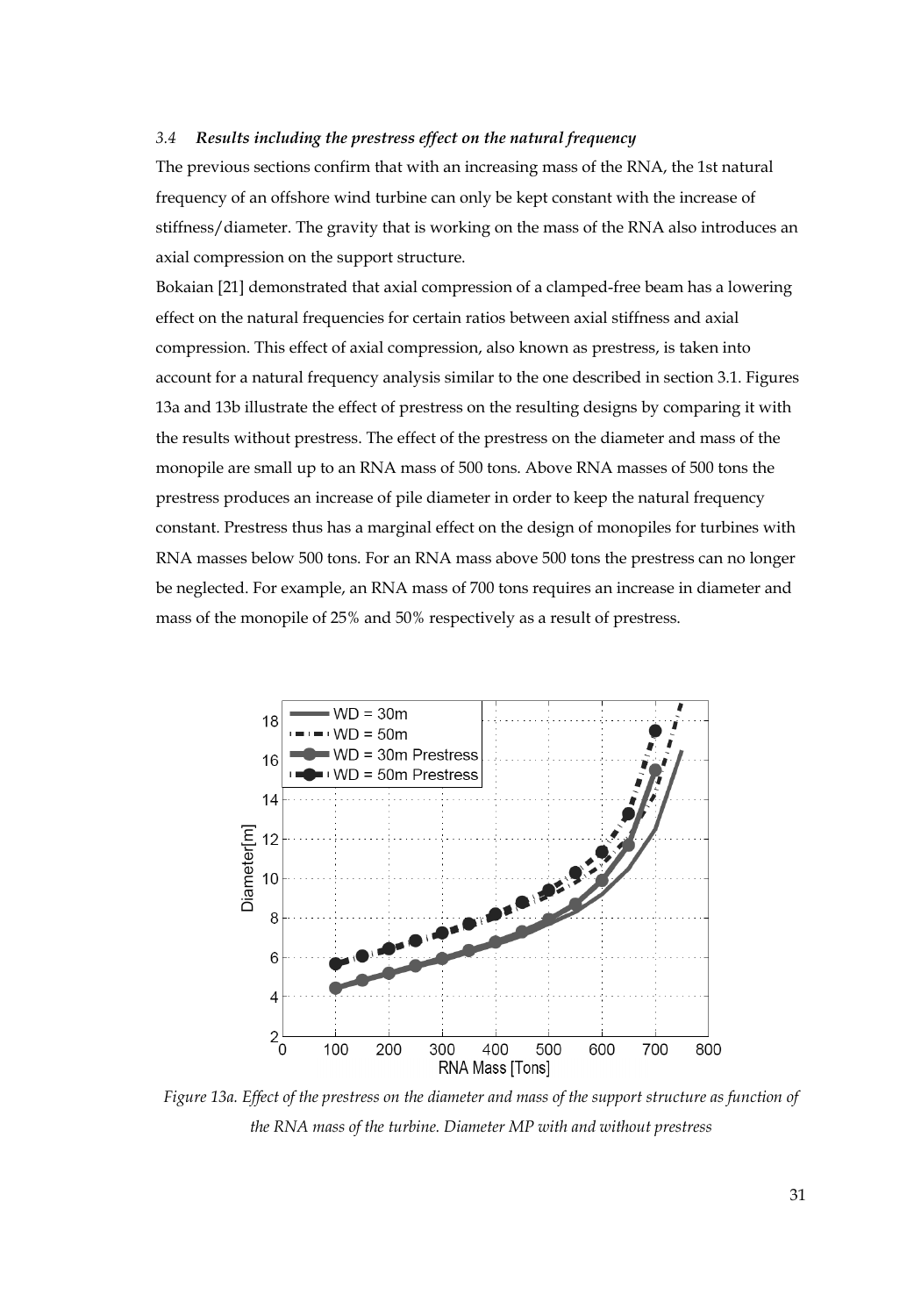The results demonstrate that the RNA mass of a turbine to a large extend determines the size and mass of a monopile foundation. They also illustrate the potential to reduce the required amount of support structure steel as a result of the RNA mass reduction for a 5 MW turbine.

## **4 Future of the monopile as support structure for offshore wind turbines**

It is shown that for turbines with an RNA above the 400 tons a monopile needs to be installed with vessels with crane hoisting capacities above the 1000 tons. Considering the manufacturing limit and the resulting diameter of this analysis, one can see that for the near future the monopile still can be used for heavier turbines and deeper water. The heavy monopiles however need to be installed with bigger vessels that are more expensive and it would be desirable to work with smaller installation vessels. In order to do this and have a monopile foundation for future (heavier) offshore turbines a solution needs to be found.

Using the monopile as foundation in deeper waters and/or heavier turbines will either lead to the need of more installation vessel with larger crane hoisting capacities or to



*Figure 13b. Effect of the prestress on the diameter and mass of the support structure as function of the RNA mass of the turbine. Total mass MP with and without prestress*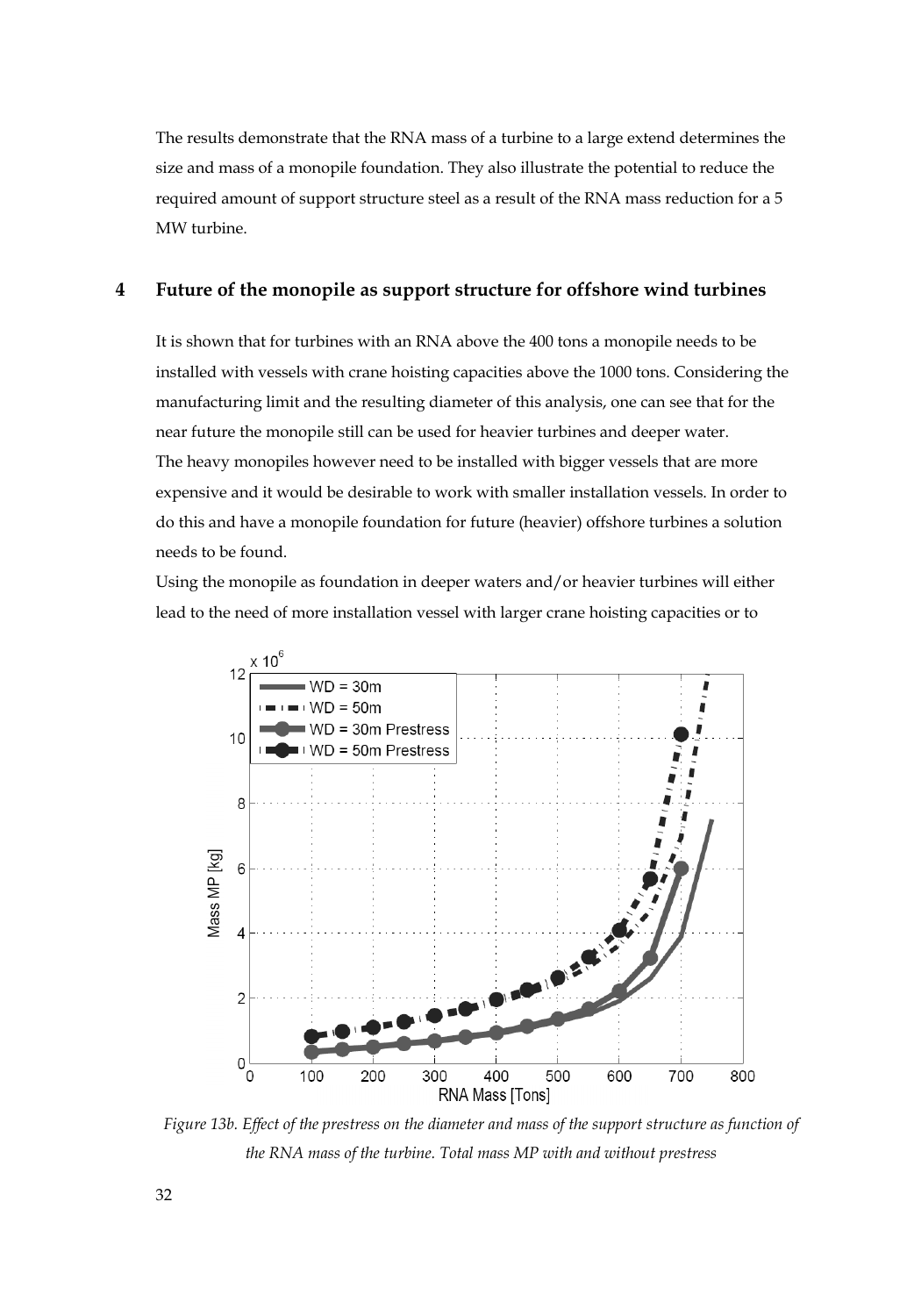monopiles made out of multiple sections. The slip joint, given in figure 14, for example can be used to realize further use of current lift vessels. This conical connection is based on friction and uses the principle of two cups sliding in each other [22]. It has been used

and recently got renewed attention as a result of the grout related issues. In turbine towers it is common to use multiple sections which is a method that is not applied in support structures. A monopile is driven into the soil and then connected to the bottom of the turbine tower using a transition piece with either a grouted connection or an alternative connection such as a slip joint. Using one or multiple slip joint(s) a connection can be made to the turbine tower with the advantage that a monopile can be manufactured out of shorter and lighter sections. Lighter sections require smaller crane capacities for the installation of the support structure and enable the use of smaller installation vessels, which may result in reduction of the cost of installation. The slip joint thus offers an perspective to extend the applicability of the monopile.

onshore in Windmaster turbines in the Netherlands



*Figure 14: Slip joint concept* 

# **5 Summary and discussion**

The current trend of the increase in mass and size of the offshore wind turbines will have an effect on the future use of the monopile. Therefore, the effect of the mass of the rotor nacelle assembly of a turbine with a rotor diameter of 126m on the monopile support structure was investigated in this paper for 30m and 50m of water depth. For each water depth and turbine mass variation, ranging from 100 - 750 tons, a monopile design was made with a natural frequency of 0.29 Hz. Following checks on natural frequency and strength the resulting designs show that the diameter increases linear with increasing RNA masses up to 450 tons. Above the 450 tons the diameter of the monopile increases exponentially. The mass of the resulting monopiles and transition pieces show a similar growth pattern. According to SIF, the maximum pile diameter that can be manufactured in series is 9m. In 30m of water depth the corresponding limit for the RNA mass is around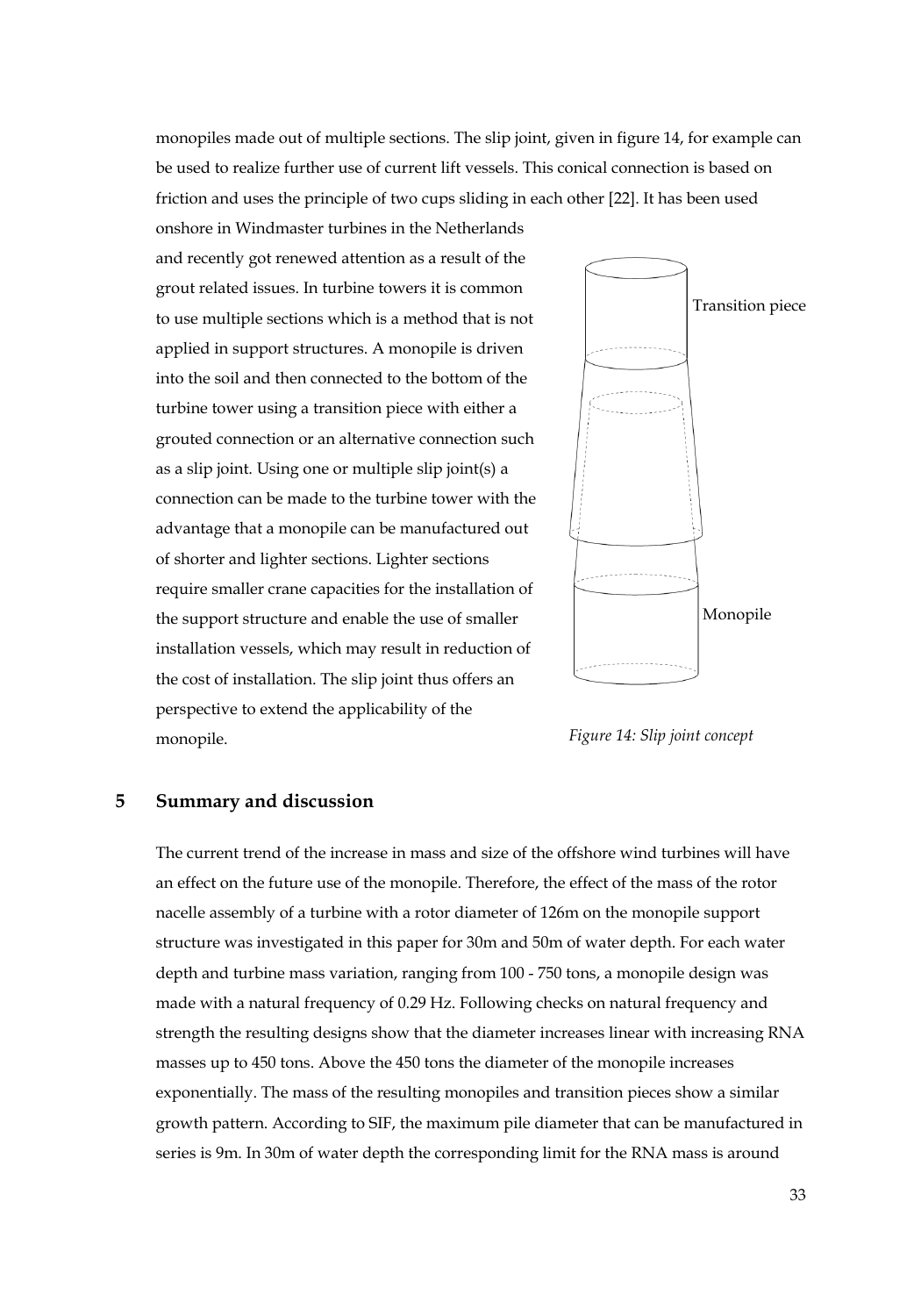600 tons. In 50m of water depth the corresponding limit for the RNA mass is around 500 tons. SIF's manufacturing limit of one off's piles at its site is 12m. With this diameter of 12m the monopile support structure can still be applied for turbines with RNA masses up to 650 tons for both 30m and 50m of water depth. Furthermore, it is shown that the masses of monopiles designed for turbines with an RNA mass above 400 tons are too large for installation vessels with a crane capacity of 1000 tons or less. The applicability limit of the monopile will thus be determined by either the manufacturing limit or the crane capacity of the installation vessel. The inclusion of prestress effects of the RNA mass on the design of the monopile is significant for RNA masses larger than 500 tons. For example, the increase in diameter and mass of the monopile as a result of the prestress for an RNA mass of 700 tons is 25% for 30m water depth and 50% for 50m water depth.

The results demonstrate that the RNA mass of a turbine to a large extend determines the size and mass of the monopile foundation. They also illustrate the potential to reduce the required amount of support structure steel as a result of the RNA mass reduction. It is shown that to continue to use the monopile as foundation in deeper waters and/or (very) heavy turbines, there is a need for more installation vessels with larger crane hoisting capacities or monopiles that are made out of multiple sections. Considering the current top masses and applied diameters the near future of the monopile still looks promising. The use of a slip joint will make this future look even brighter.

The resulting monopile designs presented in this paper are meant to be used for indications and insight. Fatigue calculations and optimization of the monopile designs were not performed within this analysis. Fatigue calculations tend to result in a larger required wall thickness compared to the required thickness after ULS calculations. To take the effect of fatigue on the resulting wall thickness in account a *D*/*t* ratio of 75 was used in comparison to the suggested 80 of de Vries and Krolis [6]. Optimization of the designs could result in a smaller wall thicknesses and a reduction of monopile mass. It should be noted that optimization should be done considering all requirements. If overall the wall thickness is decreased/optimized on basis of the strength checks, it will result in a diameter increase as result of the natural frequency requirement. This increase in diameter can cancel (a part of) the envisioned weight decrease of the pile and result in larger wave loads and buckling ratios.

It should be noted that the used soil profile, turbine and turbine tower design influence the results presented in this paper. The used soil profile represents stiff soil conditions in the Dutch North Sea. For softer soil the resulting diameter and mass would increase as larger diameters are needed to compensate for the softener stiffness of the soil.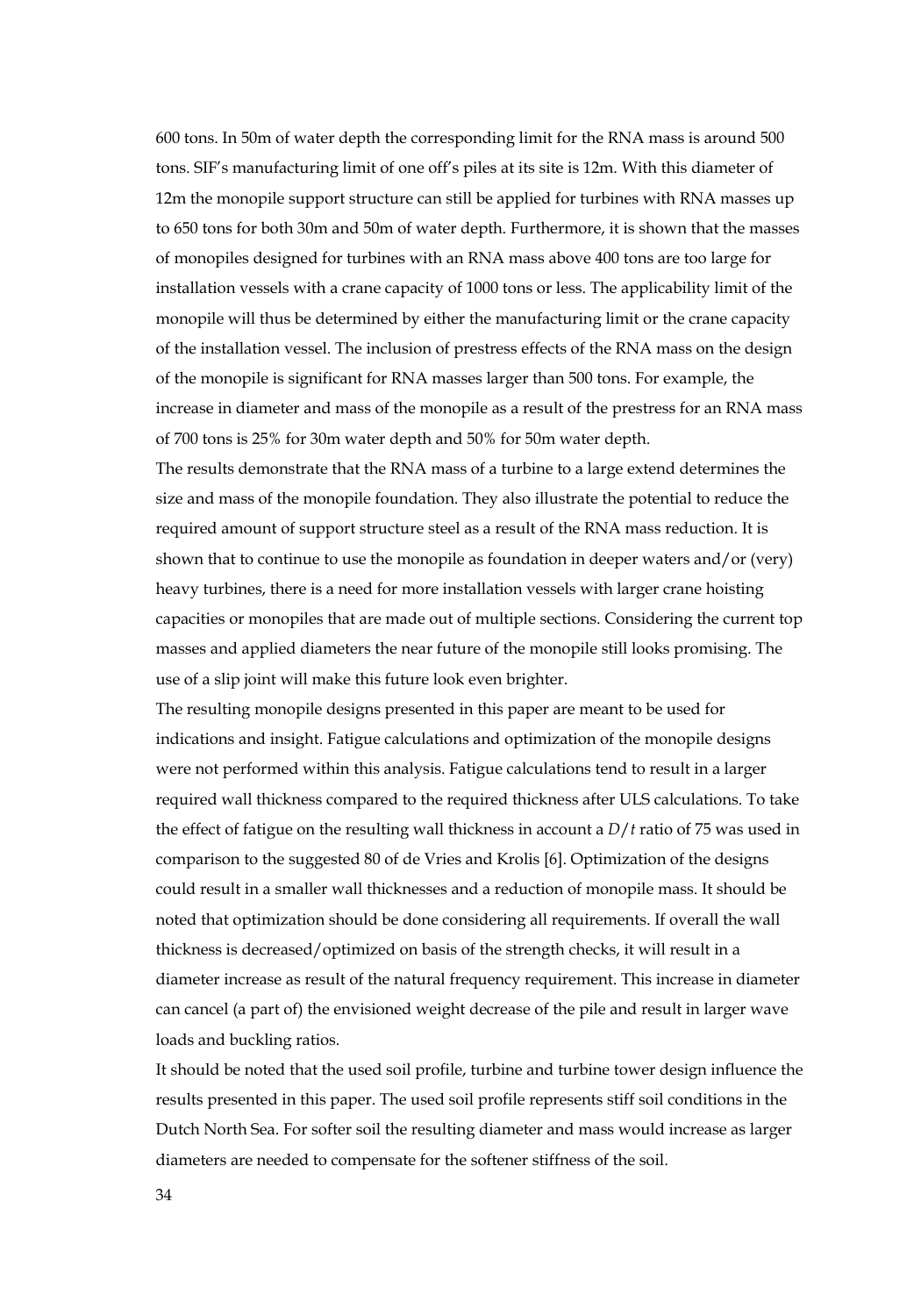The rotor diameter of the turbine determines the total height of the offshore turbine and was kept constant in this analysis. Turbines with larger rotors than 126m will result an increase in length of the total structure. This increase in length will result in monopile designs with larger diameters for similar RNA masses and natural frequency requirements. Turbines with smaller rotors will have the opposite effect on the designs. The turbine loads increase with a larger rotor which on its turn may result in a larger required wall thickness to pass FLS and ULS checks. The choice of keeping the rotor diameter constant may therefore underestimate the size and weight of resulting designs. However, in the same analysis the turbine tower is kept constant. This is done as in most cases the turbine tower is a part of the turbine and not to be altered by the marine contractor. If the turbine tower would be optimized for each RNA mass and monopile designs, the results will be less conservative. The presented masses of the monopiles are therefore to be used for the purpose of insight.

#### *Acknowledgements*

The financial support of the FLOW research program is gratefully acknowledged. www.flow-offshore.nl

# **References**

- [1] Corbetta G, "The European offshore wind industry key trends and statistics" 2013. The European Wind Energy Association, 2014
- [2] Sieros G, Chaviaropoulos P, Sørensen JD, Bulder BH, Jamieson P. 2012. Upscaling wind turbines: Theoretical and practical aspects and their impact on cost of energy. *Wind Energy Journal* 2012; 15: 3-17. DOI: 10.1002/we.527
- [3] 4c offshore website. Greater Gabbard wind farm webpage. www.4coffshore.com/ windfarms/greater-gabbardunited-kingdom-uk05.html, accessed July 2014
- [4] Diepeveen NFB, On Fluid Power Transmission. Dissertation. Delft University of Technology 2013
- [5] Shaumann P, Böker C, "Can Jackets and tripods compete with monopiles?", Conference proceedings EWEA Offshore Wind. Copenhagen 2005
- [6] de Vries WE, Krolis V, "Effects of deep water on monopile support structures for offshore wind turbines", Conference proceedings EWEC, Milan 2007
- [7] Seidel M, "Feasibility of monopiles for large offshore wind turbines". Conference Proceedings DEWEK. Bremen 2010